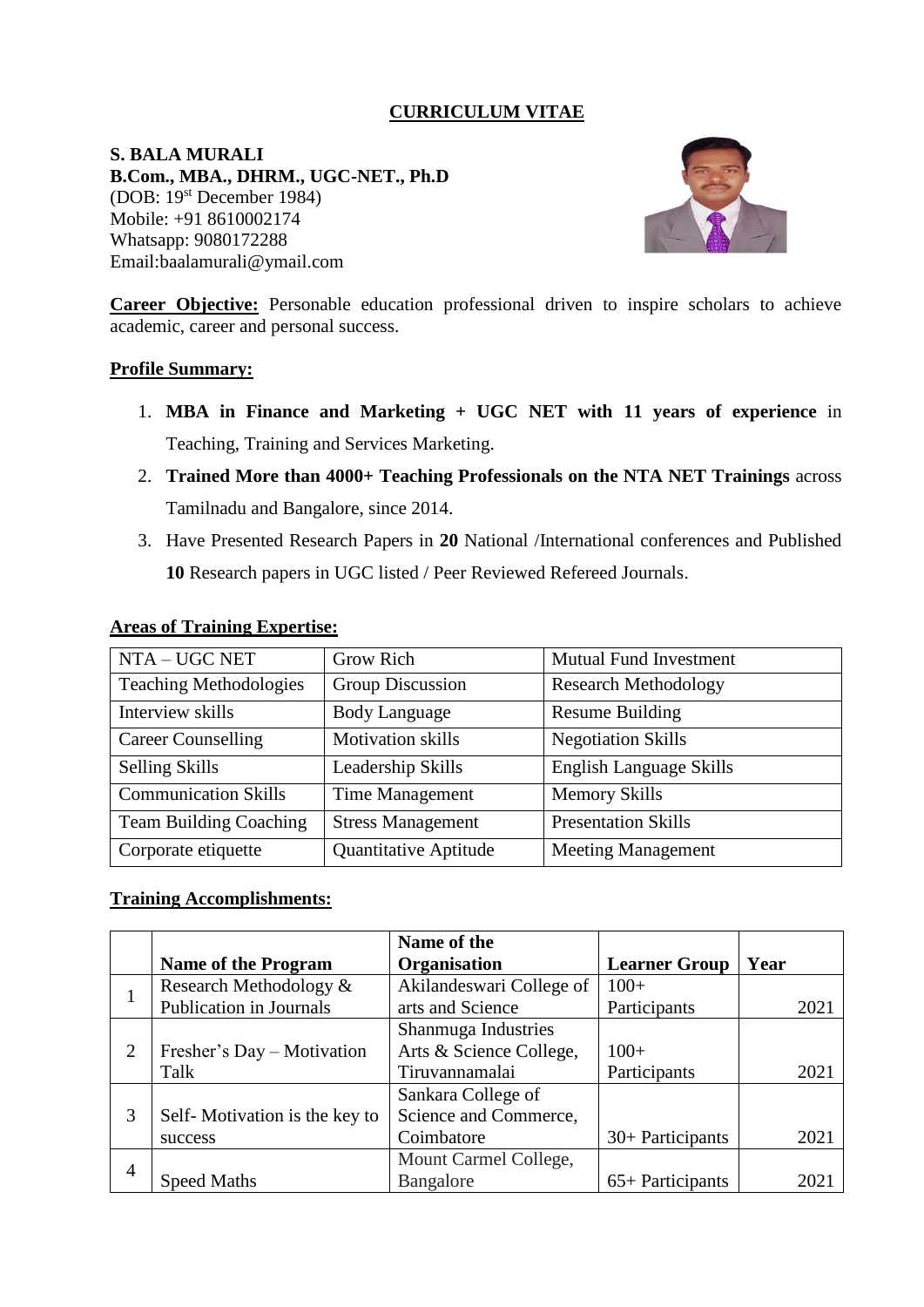|    |                                  | Sri Krishna Adithya            |                  |      |
|----|----------------------------------|--------------------------------|------------------|------|
| 5  | <b>Basics of Research</b>        | College of Arts and            |                  |      |
|    | Methodology                      | Science, Coimbatore            | 60+ Participants | 2021 |
| 6  |                                  | Kongu Arts and Science         | $150+$           |      |
|    | <b>Research Methodology</b>      | College, Erode                 | Participants     | 2021 |
|    | Financial Management -           | Annai Fathima College          |                  |      |
| 7  | <b>Factors of Mutual fund</b>    | of Arts and Science,           |                  |      |
|    | Selection                        | Madurai                        | 80+ Participants | 2021 |
| 8  | <b>Effective Teaching</b>        | <b>JMJ</b> Aspire Academy,     | 30               |      |
|    | Techniques                       | Bangalore                      | Academicians     | 2020 |
|    |                                  | St. Thomas College of          |                  |      |
| 9  | How To Ace Online                | Arts and Science,              | $2000+$          |      |
|    | <b>Teaching Using Free Tools</b> | Chennai                        | Participants     | 2020 |
|    | International FDP on             |                                |                  |      |
| 10 | Innovative Teaching &            | Puducherry Academic            | $1000+$          |      |
|    | <b>Research Practices</b>        | <b>Researchers Association</b> | participants     | 2020 |
|    | <b>Online International</b>      |                                |                  |      |
| 11 | Conference on Pre & Post -       |                                |                  |      |
|    | 19 - Higher Education &          | Puducherry Academic            | $1000+$          |      |
|    | opportunities                    | <b>Researchers Association</b> | Participants     | 2020 |
|    | DHRONA-Digital                   |                                |                  |      |
| 12 | Initiatives in Higher            | DG Vaishnav College,           | $700+$           |      |
|    | Education                        | chennai                        | Participants     | 2020 |

# **UGC NET Training Accomplishments:**

| No.            | <b>Name of the Organisation</b>        | <b>Learner Group</b>             | Year      |
|----------------|----------------------------------------|----------------------------------|-----------|
|                | Vivekanandha College for Women,        |                                  |           |
| 1              | Tiruchengode                           | 90+ PG Students                  | 2021      |
|                | Adithya College of Arts & Science,     |                                  |           |
| $\mathbf{2}$   | Coimbatore                             | 80+ Teaching Professionals       | 2021      |
| 3              | Kongu Arts & Science, Erode            | 80+ Teaching Professionals       | 2021      |
|                | St. Anne's Degree College for          |                                  |           |
| $\overline{4}$ | Women, Bangalore                       | $60+$ Teaching Professionals     | 2021      |
| 5              | ST.Claret College, Bangalore           | 200+ Teaching Professionals      | 2021      |
| 6              | Christ Academy, Bangalore              | 200+ Teaching Professionals      | 2021      |
| $\overline{7}$ | Jain College, Bangalore                | 200+ Teaching Professionals      | 2021      |
| 8              | University of Madras, Chennai          | $2000+Teaching$<br>professionals | 2014-2021 |
| 9              | C.B. Bandhari Jain College, Bangalore  | $60+$ Teaching professionals     | 2020      |
|                | Patrician College of Arts and Science, |                                  |           |
| 10             | Chennai                                | 120+ Teaching professionals      | 2020      |
|                | Hindustan College of Arts and          |                                  |           |
| 11             | Science, Coimbatore                    | 50+ Teaching Professionals       | 2020      |
| 12             | <b>SSMRV Degree College, Bangalore</b> | 120 Teaching professionals       | 2020      |
| 13             | ST.Claret College, Bangalore           | 100 Teaching professionals       | 2020      |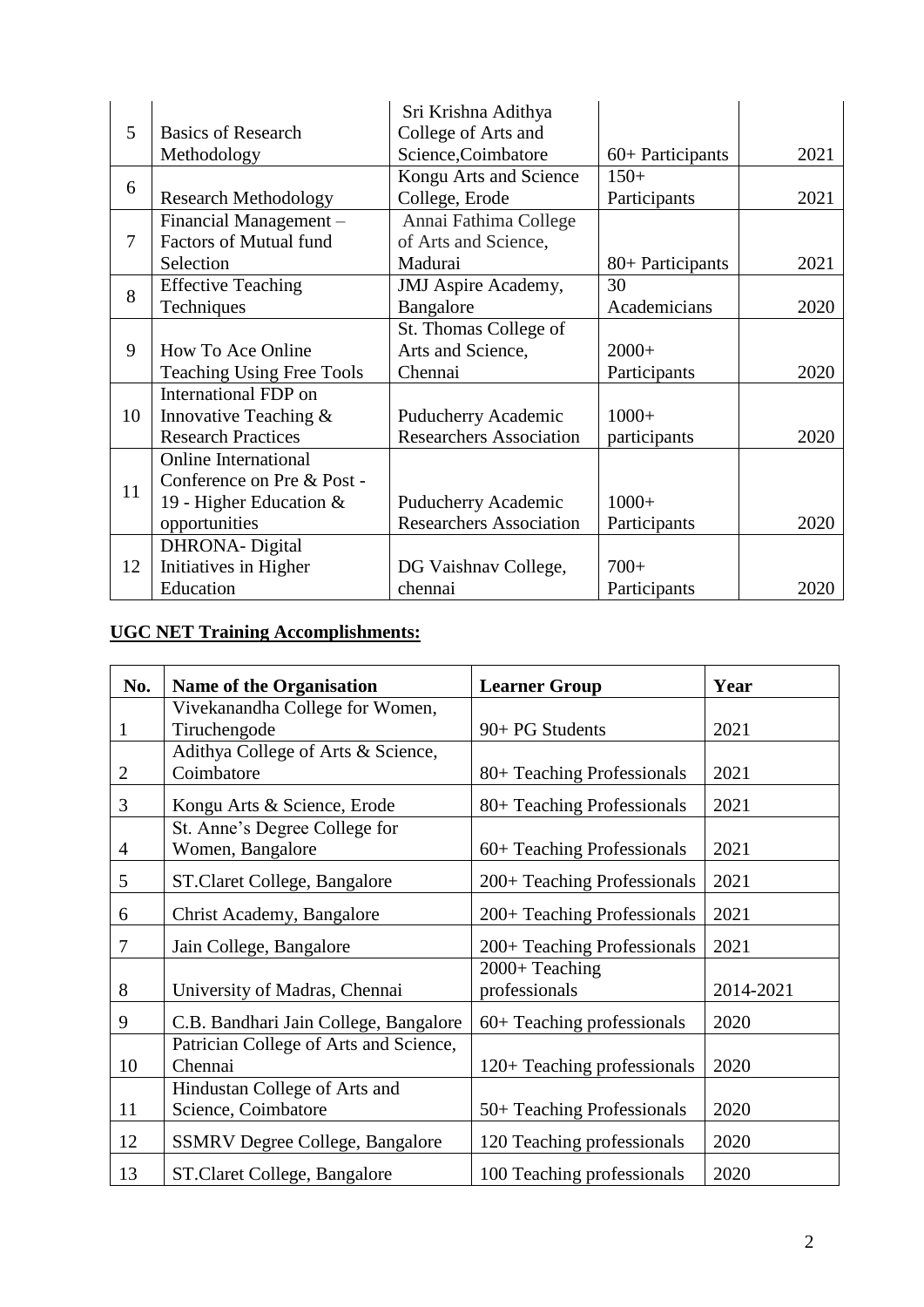| 14 | Primax Foundation, Bangalore                                   | 180 Teaching professionals | 2020      |
|----|----------------------------------------------------------------|----------------------------|-----------|
|    | Hindustan College of Arts and                                  |                            |           |
| 15 | Science, Coimbatore                                            | 50+ Teaching Professionals | 2019      |
| 16 | Bharathi Women's College, Chennai                              | 80 Teaching Professionals  | 2019      |
| 17 | Bishop Heber college, Trichy.                                  | 80 Teaching Professionals  | 2019      |
| 18 | Kovai Kalai Magal College of Arts<br>and Science, Coimbatore.  | 50 Teaching professionals  | 2019      |
| 19 | SSS Jain College, Chennai                                      | 60 Teaching professionals  | 2019      |
| 20 | SSKV College, Kanchipuram                                      | 35 Teaching professionals  | 2019      |
| 21 | Gurunanak College, Chennai                                     | 50 Teaching professionals  | 2019      |
| 22 | Patrician College of Arts and Science,<br>Chennai              | 45 Teaching professionals  | 2019      |
| 23 | Teachers Academy, Chennai                                      | 25 Teaching professionals  | 2019      |
| 24 | ITM Business School, Chennai                                   | 15 Teaching professionals  | 2019      |
| 25 | <b>SSMRV Degree College, Bangalore</b>                         | 120 Teaching professionals | 2018      |
| 26 | <b>BMS</b> College for Women, Bangalore                        | 75 PG Commerce students    | 2018      |
| 27 | St.Peters University, Chennai                                  | 100 Teaching professionals | 2018-2019 |
| 28 | Primax Foundation, Bangalore                                   | 85 Teaching professionals  | 2018-2021 |
| 29 | Pragasha Center for Social Sciences<br>and Humanities, Chennai | 120 Teaching professionals | 2016-2018 |

# **Academic Profile:**

| S.<br>N <sub>0</sub> | <b>Degree</b>      | <b>Institution</b>                                                                 | University                                                 | Year<br>of<br><b>Passin</b><br>g | Marks/<br><b>Class</b>   |
|----------------------|--------------------|------------------------------------------------------------------------------------|------------------------------------------------------------|----------------------------------|--------------------------|
| 1.                   | Ph.D               | Department of Business<br>Administration,<br>Annamalai University,<br>Chidambaram. | Annamalai<br>University,<br>Chidambaram.                   | 2021                             | Yet to<br>be<br>finished |
| 2.                   | Diploma<br>in HRM  | Directorate of Distance Education,<br>Alagappa University, Karaikudi               | Alagappa<br>University,<br>Karaikudi                       | 2017                             | First<br>Class           |
| 3.                   | UGC-<br><b>NET</b> | University Grants Commission,<br>New Delhi                                         | University<br>Grants<br>Commission,<br><b>New</b><br>Delhi | 2009                             | Passed                   |
| $\overline{4}$ .     | M.B.A              | Velammal College of Management<br>and Computer Studies, Chennai                    | University of<br>Madras, Chennai                           | 2009                             | 72%                      |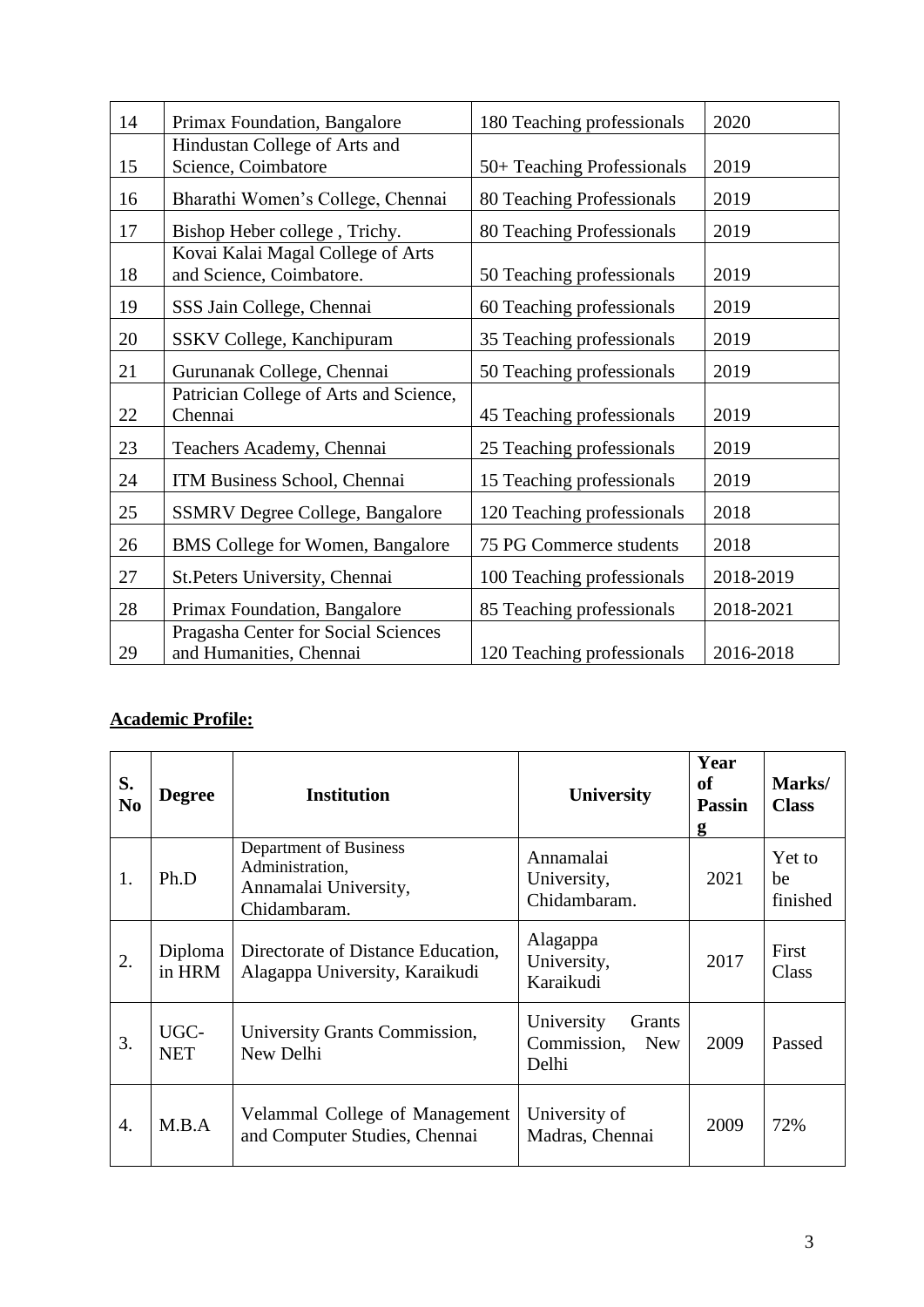| Shanmuga Industries Arts $\&$ University of<br>B.Com<br>2005<br>Science College, Tiruvannamalai<br>Madras, Chennai |  | 68% |
|--------------------------------------------------------------------------------------------------------------------|--|-----|
|--------------------------------------------------------------------------------------------------------------------|--|-----|

## **Work Experience:**

| S.No | From     | T <sub>0</sub> | of<br><b>Name</b><br>the<br>Organisation                        | No. of Years<br>of Experience | <b>Designation</b>           |
|------|----------|----------------|-----------------------------------------------------------------|-------------------------------|------------------------------|
| 1.   | May 2005 | Mar 2007       | Sify I way, Pondicherry                                         | 1 Year 11<br>Months           | Cafe<br>Administrator        |
| 2.   | Nov 2009 | Jun 2010       | ICRA LTD, Chennai.<br>(Under the role of Team<br>Lease)         | 7 Months                      | <b>Business</b><br>Associate |
| 3.   | Jul 2010 | Jun 2013       | <b>SRM Easwari</b><br>Engineering College,<br>Chennai.          | 3 Years                       | Assistant<br>Professor       |
| 4.   | Jun 2013 | May 2015       | National Institute of<br>Management studies,<br>Chennai.        | 2 Years                       | Assistant<br>Professor       |
| 5.   | Jan 2016 | Mar 2019       | <b>Sun Arts and Science</b><br>College, Tiruvannamalai          | 3 Years 2<br>Months           | Assistant<br>Professor       |
| 6.   | Jun 2019 | Till date      | Dwaraka Doss<br>Goverdhan Doss<br>Vaishnav College,<br>Chennai. |                               | Assistant<br>Professor       |

### **Paper Presentations and Publications in UGC Listed / Peer Reviewed and Refereed journals:**

- **1.** Paper titled "**Factors Of Work Stress Among Teachers In Private Schools**" was published in **(ISSN 0976-2132) Vol-34-Issue-25 Utkal Historical Research Journal, 2021 UGC Care listed journal in June 2021.**
- **2.** Paper titled "**Everybody included –Social Impact of Covid 19**" was published in **(ISBN 978-93-89507-84-3), Awareness of Post Covid, ISBN Volume 2020.**
- **3.** Paper titled "**Influence of Marketing Communications on FMCG in Chennai**" was published in (**ISSN 0971-2143) Vol-31-Issue-51, Purakala UGC Care listed journal in June 2020.**
- **4.** Paper titled "**A Study on Improvement of Skill Development of Management and Commerce Students With Special Reference to Chennai**" was published in **(ISSN 2437-7172) Vol-7-Issue-6, The Economist, International journal of Global Economist in June 2020.**
- **5.** Paper titled "**Study on the Buyers' Behaviour Indecision Making Patterns of Purchasing cars In Chennai City** was published in (**ISSN 0731-6755) Vol-12-Issue-11 A Journal of Composition Theory, UGC Care listed journal in November 2019.**
- **6.** Paper titled **" A theoretical based study on the efficiency of ICT based education learning and outcome in India"** Presented at **ICSSR Sponsored national Seminar on Empowering**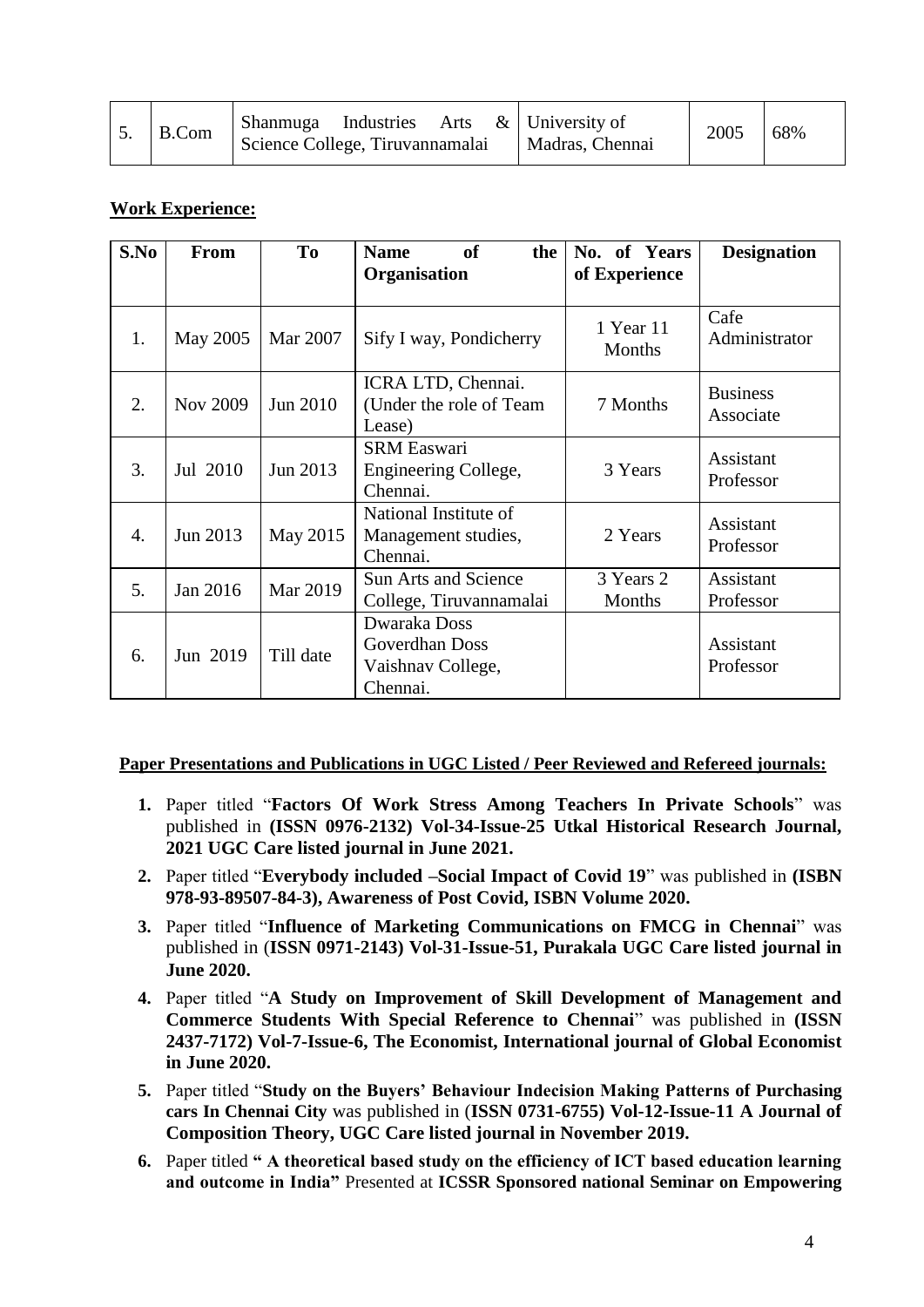**India through Digital Literacy Organised by Department of Education, Annamalai University, Chidambaram & Published in ISBN 978-0-359-57229-8 Volume II on April 12 & 13,2019.**

- **7.** Paper titled **"A study on evaluating the factors influencing purchase of women's apparels in the organized retail sector in Chennai city"** Presented at International Conference on Innovation, Entrepreneurship And Economy For Sustainable Development (ICIEESD-18) Organised by Sri Sairam Institute of Management Studies, Chennai and **Published in (ISSN 0975-3915, Vol.7, Issue No: 1) International Journal on Management and Technology, A double blind peer reviewed referred Journal, Listed in Ulrich International Directory, USA. | 10th & 11th October 2018.**
- 8. Paper titled**" A Descriptive study on the role of internet marketing with special reference to the buyers in Chennai city"** Presented at International Conference on Emerging Dynamics of Commerce in the Global Scenario organized by Sri Kanika Parameswari Arts and Science College for women, Chennai and Published **(E-ISSN 2348-1269, P- ISSN 2349-5138 vol.5, issue no: 3) in International Journal of Research and Analytical Reviews (IJRAR) [www.ijrar.org](http://www.ijrar.org/) (Open access online journal) UGC Journal Number By UGC 43602.Impact factor: 5.75 | 23rd August 2018**.
- **9.** Paper titled **"A study on consumers behaviour towards online shopping with special reference to Chennai city"** Presented at International Conference on Current Strategies and Innovative Practices of Business and Banks in the Digital Epoch organized by St. Joseph's College of Arts & Science (Autonomous), Cuddalore and Published **(ISSN No: 2395-5929, Vol.4, Issue No: 6) in Emperor International Journal Of Finance And Management Research [EIJFMR] UGC Approval Jr. No. 45308 SJIF 2016:3.343 | SJIF 2017: 4.253 | ISI 2017-2018: 0.673 | IFS - 2018: 1.14. |17th February 2018.**
- **10.** Paper titled **"A Descriptive Study on Consumer buying behaviour for ball pens with reference to Tiruvannamlai"** Presented at One day National Conference on Emerging Trends in Business and Management : Issues and Challenges Organised by Shanmuga Industries Arts & Science College, Tiruvannamalai**, February 2017.**
- **11. Paper titled "Viral Marketing – An alpha to Omega" Presented** at **International Conference** on Changes, Challenges and Strategic Reforms in Management Organised by Mohamed Sathak College of Arts & Science, Chennai and **Published in ISBN Volume (ISBN 978-81-926248-0-8), January 2013.**
- **12. Paper titled "CREDIT RATING – Major issues Faced by credit rating agencies, banks and corporate."** Presented at National Conference on Redefining the DNA of Business: Challenges and Opportunities ahead organised by SRM Easwari Engineering College, Chennai and **Published in ISBN Volume (ISBN 978-93-815686-7-5), November 2012.**
- **13. Paper titled "Recent Trends in Banking & Insurance" Presented at National Conference** on Transformation of Organisations in the Global ERA Challenges Organised by SRM Valliammai Engineering College, Chennai, **September 2008.**
- **14. Paper titled "Micro Finance in the New Paradigm" Presented at National Conference** on Transformation of Organisations in the Global ERA Challenges Organised by SRM Valliammai Engineering College, Chennai, **September 2008.**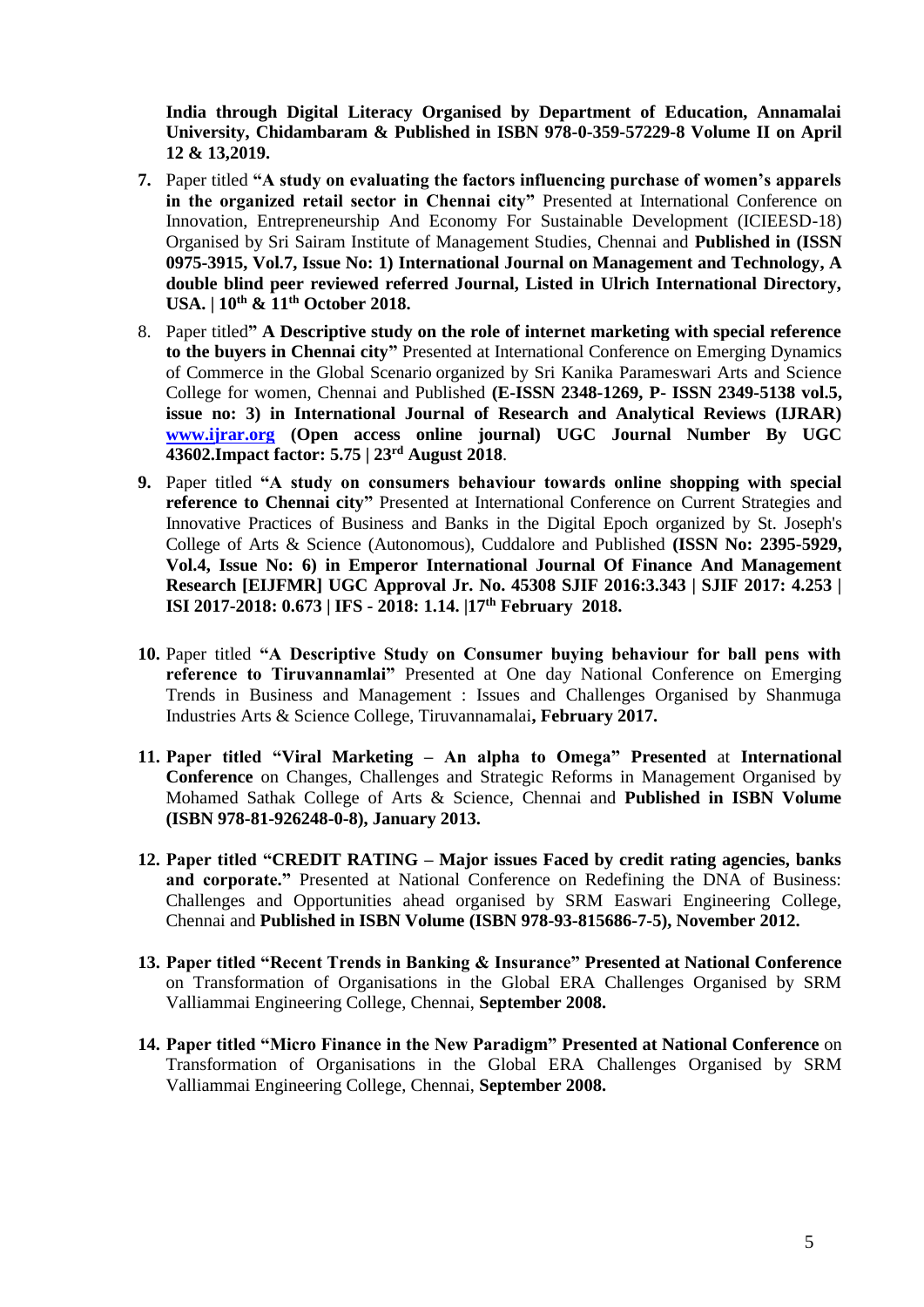| <b>FDP/Workshops/Conference attended:</b> |
|-------------------------------------------|
|-------------------------------------------|

| S.No                    | <b>Title of the Programme</b>                                                                                                   | Organizer                                                         | Year |
|-------------------------|---------------------------------------------------------------------------------------------------------------------------------|-------------------------------------------------------------------|------|
| $\mathbf{1}$            | FDP On Outcome Based<br>Education                                                                                               | Rai University, Ahmedabad                                         | 2020 |
| $\boldsymbol{2}$        | Online Webinar On Investor<br><b>Awarreness Programme</b>                                                                       | Indo-American College, Cheyyar                                    | 2020 |
| $\overline{\mathbf{3}}$ | Three Day Workshop On<br>"Quantitative Data Analysis<br>Using Ms-Excel"                                                         | S.A. College Of Arts & Science, Chennai                           | 2020 |
| $\overline{\mathbf{4}}$ | Two Days Faculty Development<br>Program "Applications Of<br><b>Statistical Tools In Research"</b>                               | Angappa College Of Arts And Science,<br>Coimbatore.               | 2020 |
| 5                       | FDP On E-Content Development                                                                                                    | St. Joseph's Institute Of Technology                              | 2020 |
| 6                       | FDP On Leveraging Human<br>Relation, Personal Relation And<br><b>Public Relation For Individual</b><br>And Institutional Growth | K G College Of Arts &<br>Science, Coimbatore.                     | 2020 |
| $\overline{7}$          | Two Days International Faculty<br>Development Program On<br>"Conquering The Melting<br>Situation"                               | Srm University, Chennai.                                          | 2020 |
| 8                       | Workshop On How To Conduct<br><b>Classes Using Google Meet</b>                                                                  | Dwaraka Doss Goverdhan Doss Vaishnav<br>College, Chennai.         | 2020 |
| 9                       | National Level FDP Program                                                                                                      | North Storm Academy, Mumbai.                                      | 2020 |
| 10                      | <b>Online Faculty Development</b><br>Program On Research And<br>Publications In E- Information<br>Environment                   | PSG College Of Arts & Science                                     | 2020 |
| 11                      | FDP On Outcome Based<br><b>Education And Nba Accreditation</b>                                                                  | G.S. Mandal's Maharashtra Institute Of<br>Technology, Aurangabad. | 2020 |
| 12                      | Online FDP On Examinations In<br>Wake Of Covid-19                                                                               | Patrician College Of Arts And Science,<br>Chennai                 | 2020 |
| 13                      | FDP On Teaching, Learning And<br>Evaluation                                                                                     | Arulmigu Palaniandavar Arts College For<br>Women, Palani.         | 2020 |
| 14                      | Online International FDP On How<br>To Write Effective Case Study                                                                | Atmiya University, Rajkot                                         | 2020 |
| 15                      | FDP On Revisiting Life Through<br>Positivity                                                                                    | Sree Saraswathi Thyagaraja<br>College, Pollachi                   | 2020 |
| <b>16</b>               | <b>Online FDP On Emotional</b><br>Intelligence                                                                                  | K G College Of Arts &<br>Science, Coimbatore.                     | 2020 |
| 17                      | Online FDP On Leader- A Real<br>Role Model                                                                                      | Nallamuthu Gounder Mahalingam College                             | 2020 |
| 18                      | FDP On Capital Markets &<br>Derivatives                                                                                         | Imarticus Learning, Chennai                                       | 2019 |
| 19                      | National Seminar On<br><b>Empowering India Through</b><br>Digital Literacy                                                      | Annamalai University, Chidambaram                                 | 2019 |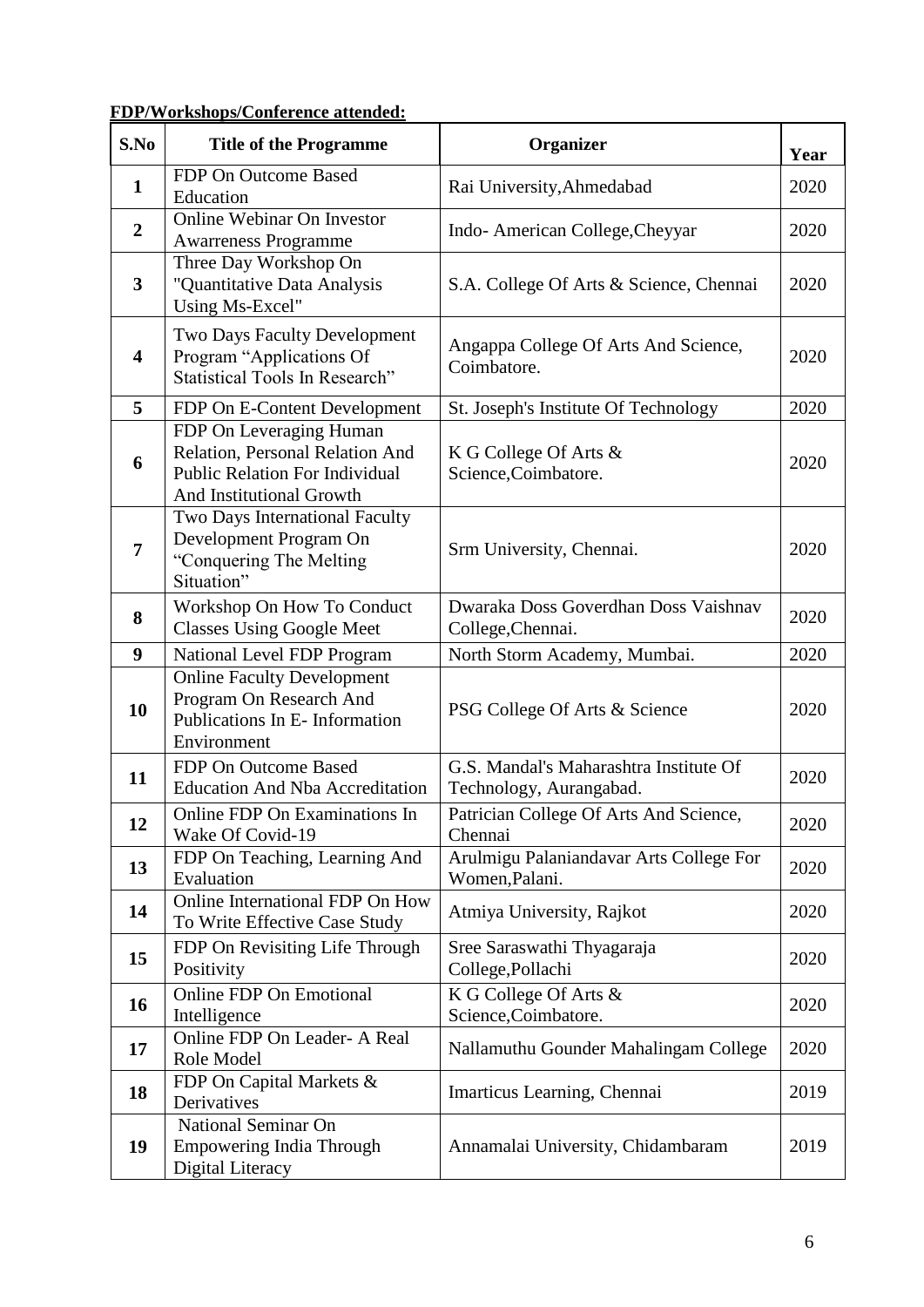| 20 | <b>State Level Seminar On</b><br>Newfangled Management<br>Practices In The Global Era                                                            | Sun Arts And Science College,<br>Tiruvannamalai.                       | 2018 |
|----|--------------------------------------------------------------------------------------------------------------------------------------------------|------------------------------------------------------------------------|------|
| 21 | <b>International Conference On</b><br>Innovation, Entrepreneurship And<br><b>Economy For Sustainable</b><br>Development                          | Sairam Institute Of Management Studies,<br>Chennai                     | 2018 |
| 22 | Workshop On Nptel By Iit Madras<br>& Workshop For Faculty On<br><b>Online Courses</b>                                                            | Sri Akilandeswari Women's College,<br>Wandiwash.                       | 2018 |
| 23 | <b>International Conference On</b><br><b>Emerging Dynamics Of</b><br>Commerce In The Global<br>Scenario                                          | Sri Kanika Parameswari Arts And Science<br>College For Women, Chennai. | 2018 |
| 24 | National Conference On "New<br>Approaches In Business"                                                                                           | Sun Arts And Science College,<br>Tiruvannamalai.                       | 2018 |
| 25 | <b>International Conference On</b><br><b>Current Strategies And Innovative</b><br><b>Practices Of Business And Banks</b><br>In The Digital Epoch | St. Joseph's College Of Arts & Science<br>(Autonomous), Cuddalore      | 2018 |
| 26 | <b>Ictact Bridge Conference</b>                                                                                                                  | Ictact, Chennai.                                                       | 2017 |
| 27 | <b>International Seminar On Business</b><br>Innovation And Challenges In The<br>Global Era                                                       | Sun Arts And Science College,<br>Tiruvannamalai.                       | 2017 |
| 28 | National Conference On<br><b>Emerging Trends In Business And</b><br>Management.                                                                  | Shanmuga Industries Arts And Science<br>College, Tiruvannamalai.       | 2017 |
| 29 | <b>Teaching Techniques</b>                                                                                                                       | Ictact And Manakular Engg. College,<br>Pondicherry.                    | 2016 |
| 30 | FDP On Research Methodology<br>& Report Writing                                                                                                  | Jeppiar Engineering College, Chennai.                                  | 2016 |
| 31 | National Seminar On Fdi                                                                                                                          | Mohamed Sathak College Of Arts &<br>Science, Chennai.                  | 2014 |
| 32 | FDP On Research Methodology<br>& Pedagogy                                                                                                        | National Institute Of Management Studies,<br>Chennai.                  | 2014 |
| 33 | FDP On Writing And Publishing<br>Management Research Papers In<br>Journals                                                                       | Easwari Engineering College, Chennai.                                  | 2013 |
| 34 | <b>International Conference On</b><br>Changes, Challenges And<br><b>Strategic Reforms In Management</b>                                          | Mohamed Sathak College Of Arts &<br>Science, Chennai                   | 2013 |
| 35 | Modern Teaching Methodology                                                                                                                      | Mnm Jain Engineering College, Chennai                                  | 2013 |
| 36 | FDP On Teaching Pedagogy.                                                                                                                        | Measi Institute Of Management, Chennai                                 | 2013 |
| 37 | Workshop On Intellectual<br>Property Rights In Digital Era                                                                                       | Saveetha Engineering College, Chennai.                                 | 2013 |
| 38 | <b>Alumni Master Class</b>                                                                                                                       | Madras Management Association &<br>Savariance Technologies, Chennai.   | 2012 |
| 39 | <b>National Seminar On Strategies</b><br>For Sustaining Economic Growth<br>And Balancing Inflation                                               | Easwari Engineering College, Chennai.                                  | 2012 |